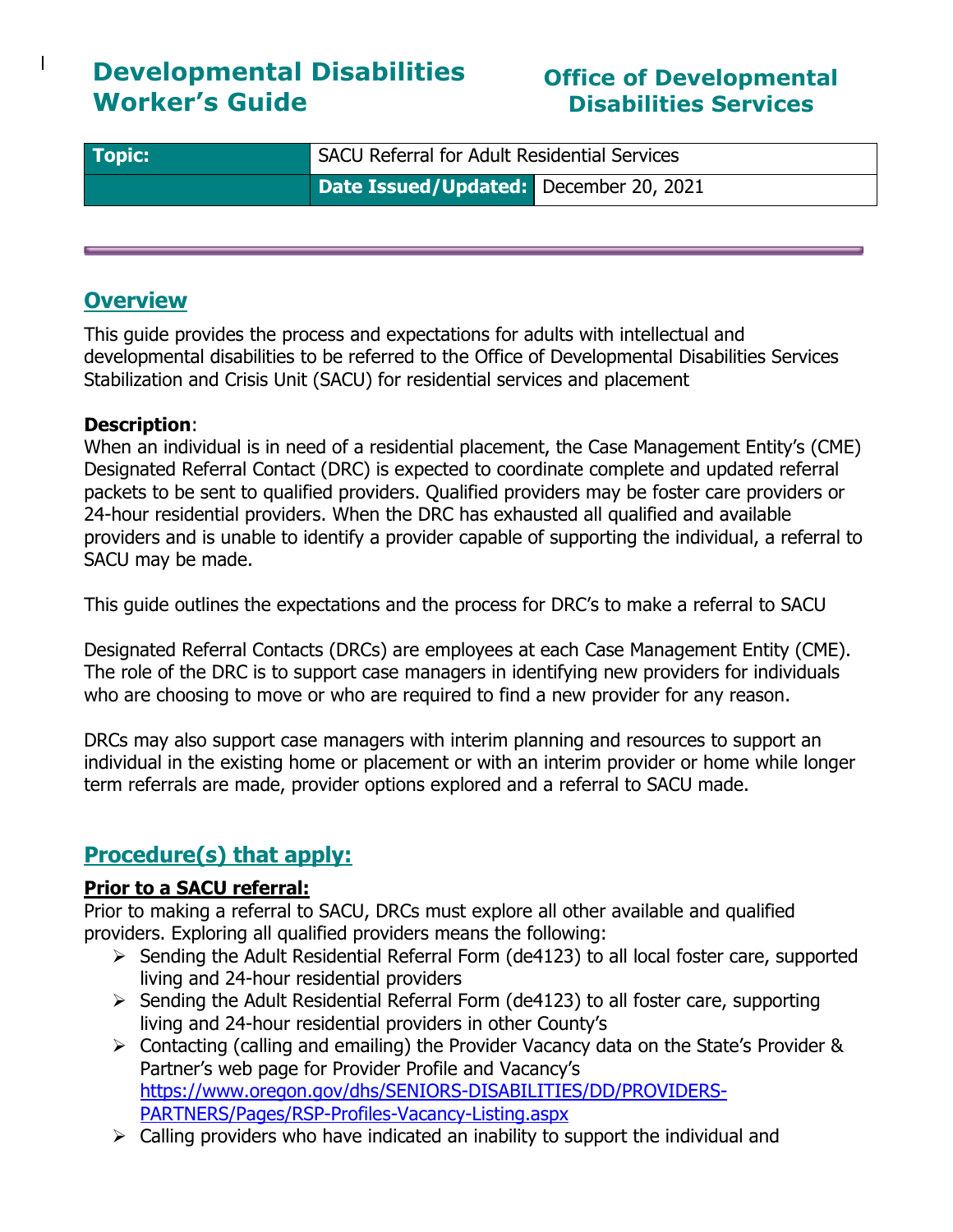discussing the reason for declining the referral and asking what it would take to be able to support the individual

- $\triangleright$  Talking with the individual/guardian about the potential need to move to further County's due to the lack of available qualified providers in the County of choice
- $\triangleright$  Discuss situation and need for placement during the bimonthly DRC call facilitated by ODDS or with the assigned ODDS Field Liaison to ensure all placement options have been researched and exhausted

It is likely that the DRC and the individuals case manager collaborate on some of the tasks identified above, however, it is the responsibility of the DRC to ensure all tasks are completed when working with a case manager on a new placement for each individual.

It is expected that phone calls and emails are documented well by the DRC including the reason that providers indicated an inability to support the individual. When a DRC does not get a response from a provider, the DRC should be following up with phone calls directly to the providers who have known vacancies.

Once the Adult Residential Referral Form (de 4123) has been sent to all available and qualified providers have been explored and the DRC is unable to find an available and qualified provider, a referral to SACU may be made.

#### **Making a referral:**

SACU will accept a referral packet when it is considered complete and all required documentation accompanies the referral. It is generally expected that referrals are sent statewide and the DRC has been actively following up with available and qualified providers (phone calls and emails) prior to making a referral to SACU. The referral to SACU must include documentation of which provider the referral packet was sent to as well as follow up conversations and emails.

In order to submit a referral packet, the DRC must email [sacu.referral@dhsoha.state.or.us](mailto:sacu.referral@dhsoha.state.or.us) without content in the email and request a secure email be returned. A DRC must ensure all items on the checklist have been completed or identify the reason the item cannot be completed (explanation provided).

When the DRC can ensure that all items on the checklist have been completed the referral packet and checklist may be submitted to [sacu.referral@dhsoha.state.or.us.](mailto:sacu.referral@dhsoha.state.or.us) Incomplete referrals or if a referral does not include all required documentation or explanation for missing documentation or information, SACU will return the referral asking that the DRC resubmits the referral when it is considered complete or the DRC is able to explain why there may not be all required documentation available.

### **SACU will consider the following when reviewing a referral:**

- ➢ Whether the need for placement is solely a result of an acute psychiatric episode.
- $\triangleright$  Whether documentation indicates that the individual continues to put themselves and/or others at risk of serious physical harm; or individual engages in property destruction causing significant financial hardship.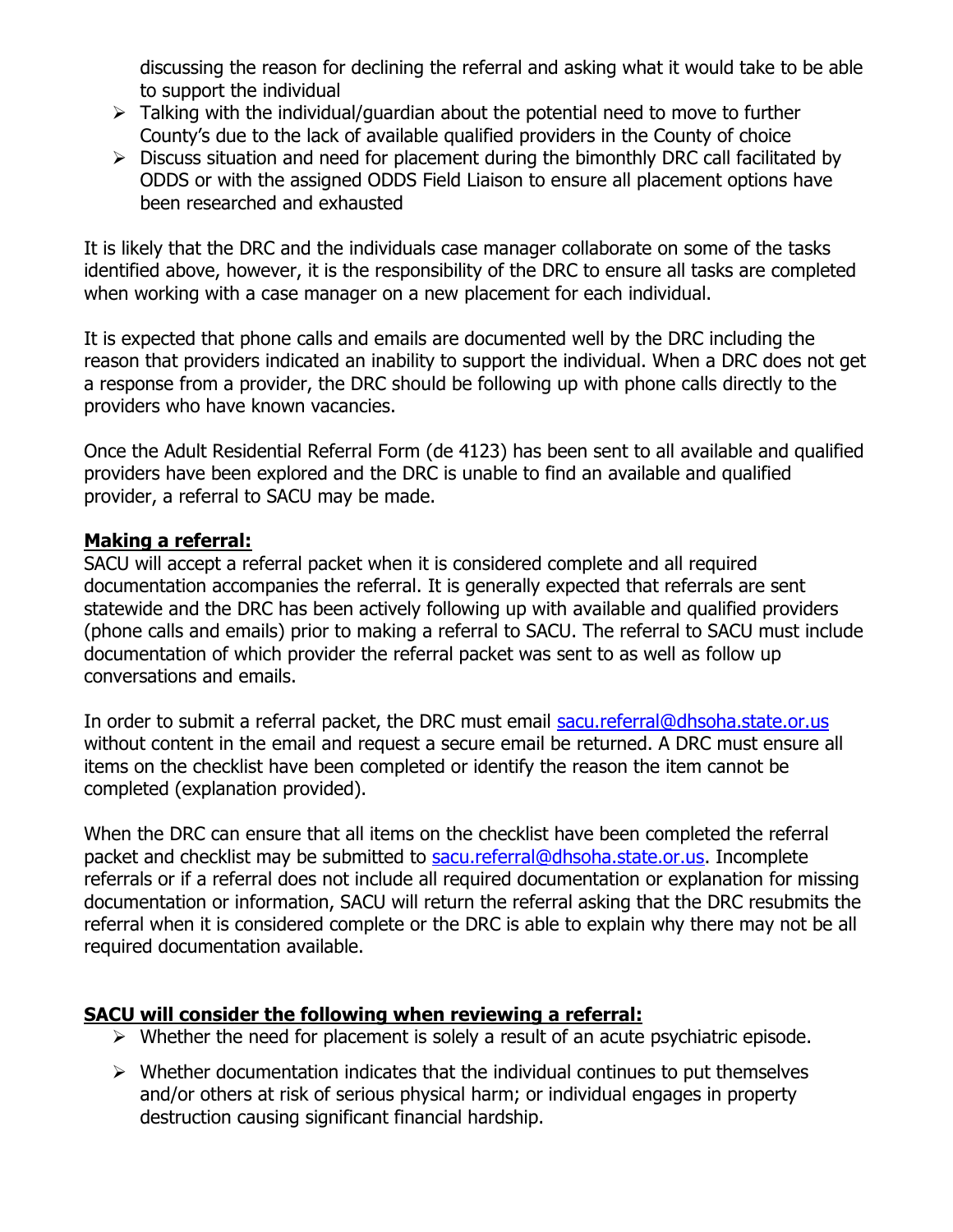- ➢ Whether key components of a residential or community-based treatment plan are unavailable, or all less restrictive residential options have been examined and determined to be ineffective and the individual requires 24-hour residential services within SACU as evidenced by:
	- $\circ$  Individual's behavior is sufficiently unstable and requires immediate sub-acute intervention to protect them from harming self and others; or
	- $\circ$  Individual is likely to require high levels of supervision 24 hours a day.
	- $\circ$  Individual requires more supports or a secure setting in order to safety manage psychiatric symptoms or behavioral challenges and whether the existing placement has been examined and determined to be ineffective or result in serious incidents which may have caused harm to the individual or others; or
	- $\circ$  Individual requires close medical monitoring or skilled nursing care to evaluate and adjust dosage of medications (psychiatric and/or physical health) and medical management could not safely be conducted in a residential treatment center.
- ➢ Individual, or Guardian agrees to enter SACU as a temporary placement for the purpose of stabilization during a crisis. Upon admit all parties shall complete a service agreement which addresses needed services, anticipated timelines of placement and discharge plans.

\*\*Disclaimer: Meeting all of these standards does not guarantee placement. It is expected that you continue looking at other placement options during the referral process.

### **Exit/transition out of SACU planning:**

After there has been an intake meeting identified and/or a move in date established, the DRC and the case manager must begin planning and discussing what the transition out of SACU will look like. Discussing what is needed to ensure a safe transition out of SACU will help ensure a successful stabilization process and for the individual to be able to move out of SACU as soon as they are considered ready to transition by the SACU team. Things to consider when planning for a transition out of SACU are:

- $\triangleright$  Will the individual be able to return to the same provider?
	- $\circ$  If yes, what might be needed in order to make this successful?
- ➢ Which County does the individual or guardian choose as the preferred County to live in after SACU?
- $\triangleright$  What supports will help to make the transition successful for the individual?
	- o Behavior support services?
	- o Mental health supports and treatment services?

Medication management and a prescriber?

### **Applicability:**

Standardizing a referral process will aid in ensuring consistency in identifying alternative provider options prior to making the referral to SACU.